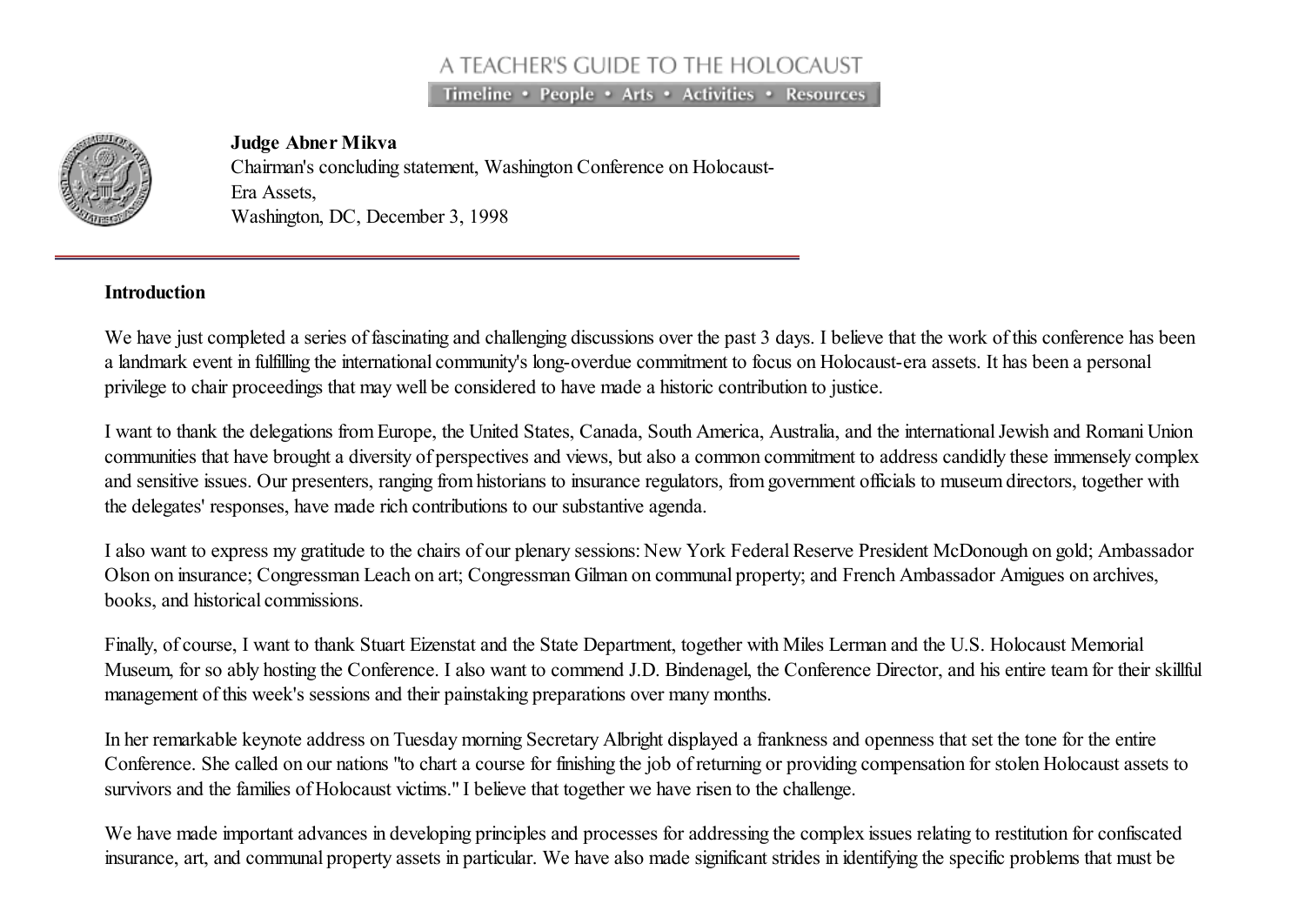surmounted in order to achieve the widest possible openness and accessibility of relevant archives. We have also emphasized the enduring importance of Holocaust education and remembrance for future generations. I would like to add the personal observation that throughout our deliberations, Conference delegates have displayed a willingness to examine the historical record and to consider the case for justice.

My purpose in this statement is two-fold: first, to summarize highlights of the many presentations and discussions; and second, to crystallize major areas of consensus around principles and processes which I believe have been reached. Let me be clear:Consistent with the terms of reference of the conference, these are areas of general consensus, not formal agreement or binding commitment. I invite each delegation to add any supplementary material to the conference record by mid-January. The conference proceedings will be published in the spring of 1999 and a second volume will be issued at the end of 1999 documenting further research and progress. Moreover, I believe that we have achieved a basis for sustaining and accelerating the international community's willingness to act.

Let me now turn to each of the substantive sections of the agenda we have completed, proceeding in the order in which they were addressed in plenary sessions.

# Looted Gold and the Tripartite Gold Commission

The brief plenary session held on looted gold may be the final large-scale discussion on the part of so many countries on this set of issues. From the head of the U.S. delegation we heard an overview of the major research completed on wartime gold transactions over the last year since the London Conference by national historical commissions in Switzerland, Portugal, Spain, Sweden, and Turkey, as well as by the United States. Drawing on these and other previous reports, elements of an historical consensus have now been established on looted gold.

France reported on its completion, together with Britain and the United States, of their governments' collective responsibility as custodians of the Tripartite Gold Commission over five decades. With the opening of its archive and the actions of many countries in dealing with remaining claims on gold, its mission has been completed with dignity and justice.

The United Kingdom presented an encouraging report on the progress of the Nazi Persecutee Relief Fund, a laudable effort by which Tripartite Gold Commission claimant countries and others have now pledged over \$60 million to assist the neediest survivors of the Holocaust. The mechanisms through which donations can be made and projects implemented were described. A number of delegations -- including Italy, the Netherlands, and Belgium -- shared details about their previous pledges or contributions. We also heard from Spain that it would channel its previously announced contribution through the Nazi Persecutee Relief Fund. Slovenia and Croatia indicated their intention to pledge to the Fund.

# Insurance

I believe that this Conference has brought unprecedented international focus on the wrenching history of Holocaust insurance claims. We have learned that, through direct and indirect means, the Nazi regime deliberately sought to confiscate the insurance assets of Jewish victims. In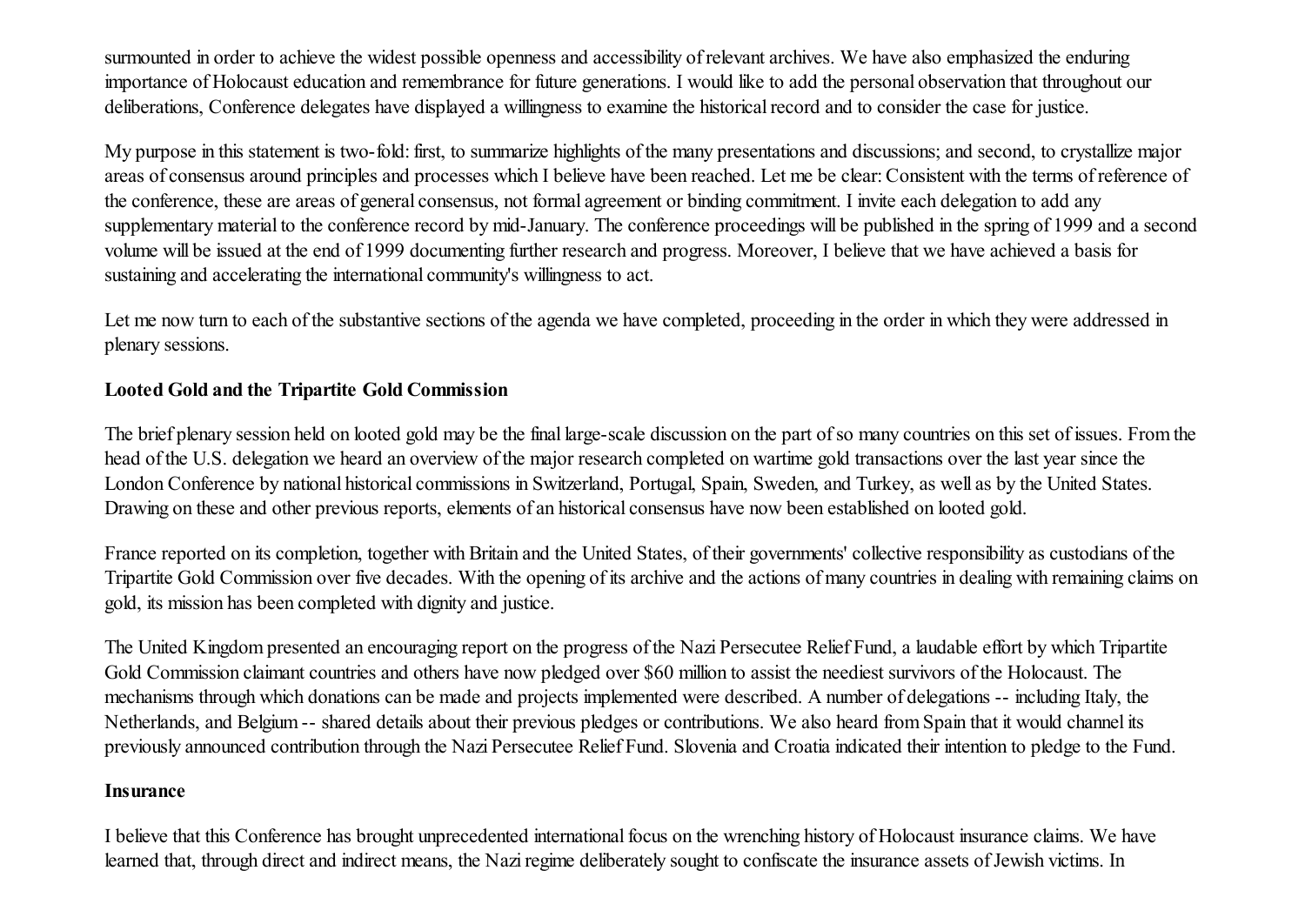recognition of this massive loss and injustice, the postwar West German Government made an effort to compensate the victims. According to the German delegation, after the war and as of January 1998, the German Government had paid out 102 billion deutsche marks in compensation to victims of Nazi persecution. Over the next several years, the German compensation program is expected to pay out another 24 billion deutsche marks (about \$14 billion), including for the first time direct payments to central and eastern European survivors.

Other delegates indicated that there is also a need to address claims arising from assets and liabilities that were nationalized by former communist regimes in central and eastern Europe.

By bringing together key parties on both sides of the Atlantic, the International Commission offers the most effective vehicle for resolving these issues swiftly and justly. The insurance firms Allianz and Generali noted their commitment to pay all valid claims against their companies and to participate fully in the Commission. The Commission also will help forge a positive, cooperative approach that can avoid transatlantic tensions of the kind that have at times arisen on other Holocaust-era issues.

Delegates representing survivor organizations and American insurance commissioners thanked those on the International Commission for addressing their concerns, noting that the Commission is a voluntary organization that includes, *inter alia*, six European insurers and two European insurance regulators. Many delegates called for other companies and countries to join the InternationalCommission. The head of the Czech Delegation reported on the activities of the Czech Working Group on Holocaust Insurance and said that the Czech Government supports the proper representation of the survivor communities in the Czech Republic and other central and eastern European countries on the International Commission. The Hungarian delegation indicated its interest in cooperating with the InternationalCommission.

The Chairman of the International Commission has assured us that he will move quickly to press for expanded membership, an audit to identify unpaid Holocaust-era insurance claims, and an expeditious adjudication of claims, using relaxed standards of proof.

Moreover, a view was often expressed that a humanitarian relief fund may provide swift means for compensating Holocaust survivors promptly. In this regard, many welcomed the \$90 million contribution by insurance companies to the InternationalCommission's fund for humanitarian relief.

# Art

On the topic of art, the conference was presented with the history of how the Nazis confiscated art works of individuals as part of a deliberate and premeditated program to enrich their leaders, finance their military aggression, and exterminate an entire people. We were told how post-war restitution policies were generally successful, but fellshort of restoring property to many individuals. We have reached a greater understanding of why restitution issues were dormant for so many years and why they have suddenly reappeared with renewed force, creating a challenge to legal frameworks, allsectors of the art world, and concepts of morality and justice.

Several delegations described what their countries are trying to do in order to balance the claims of pre-war owners against the rights and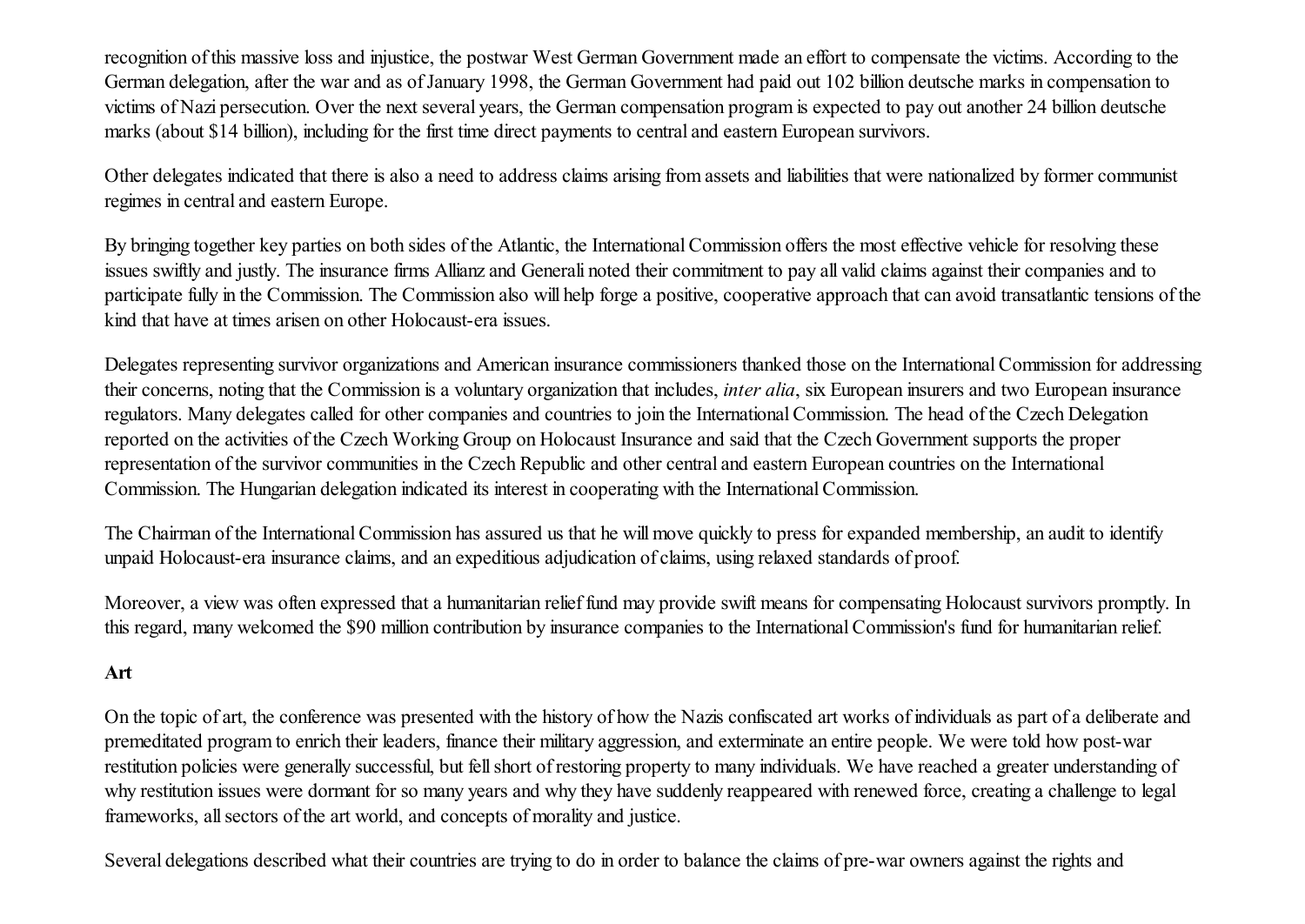responsibilities of current owners, be they museums, galleries, or individual collectors. Representatives of several museums emphasized the challenges in establishing clear provenance of artworks caught in the dislocation of the War and its aftermath. Delegates were also briefed on the work being done with claimants to help them recall the nature and circumstances of their loss with the specificity needed to make a viable claim.

The work being done using new technologies to check claims against catalogues and inventories has also helped expedite the process. As we have heard, there is already a substantial effort to locate and publicize missing art works, determine their provenance, and come to an equitable resolution of ownership questions. The Russian delegation indicated its willingness to search for confiscated art works, to help create a database, and to entertain properly presented claims for the return of looted art.

My sense from these discussions is that the nations represented at this conference are willing to open their archives to facilitate research leading to the identification and location of art confiscated during the Holocaust. They welcome the development of computerized research tools designed to aid this search by matching identified art with claims. They look forward to the completion of central on-line repositories -- a "digital collecting point" as one participant called it -- that would include complete lists of missing and recovered art works and mechanisms for filing claims.

The delegates' discussions during the conference helped develop a set of principles to guide the international community toward a consensus on Nazi-confiscated art. All countries want to contribute toward a speedy resolution of all art claims, those of individuals as well as those of nations, so that stability can be restored to the art market and beneficial international cultural exchange will not be disrupted.

As Chairman, I am pleased to recognize one of the most important accomplishments coming out of the discussion of this conference: a consensus that, within the context of the national laws and national judicial processes of the participating nations, the 11 principles on art offer a means for addressing the major issues relating to Nazi-confiscated art. Although they are non-binding, they will be a moral force and guide for dealing with this issue.

## Communal Property

Delegations discussed the varying and difficult circumstances surrounding restitution of communal property and artifacts. Much of this property is in run-down condition, owned by the government or currently inhabited. One delegate made the point that at the end of the War and during the communist period, the political and social environment for Jews in central and eastern Europe was inhospitable and that emigration was considered the main alternative. With new democratic governments, religious life is reviving throughout the region for Jewish, Catholic, and Protestant communities alike. Return of their property is essential.

Much has been done to return communal property, but historical differences and current political realities have led each country to proceed on restitution in its own way. The conference heard encouraging reports indicating that the countries of eastern and central Europe have perceived the need for communal property restitution and some have set up legal structures to provide restitution or compensation. However, obstacles remain, making the process of restitution very slow.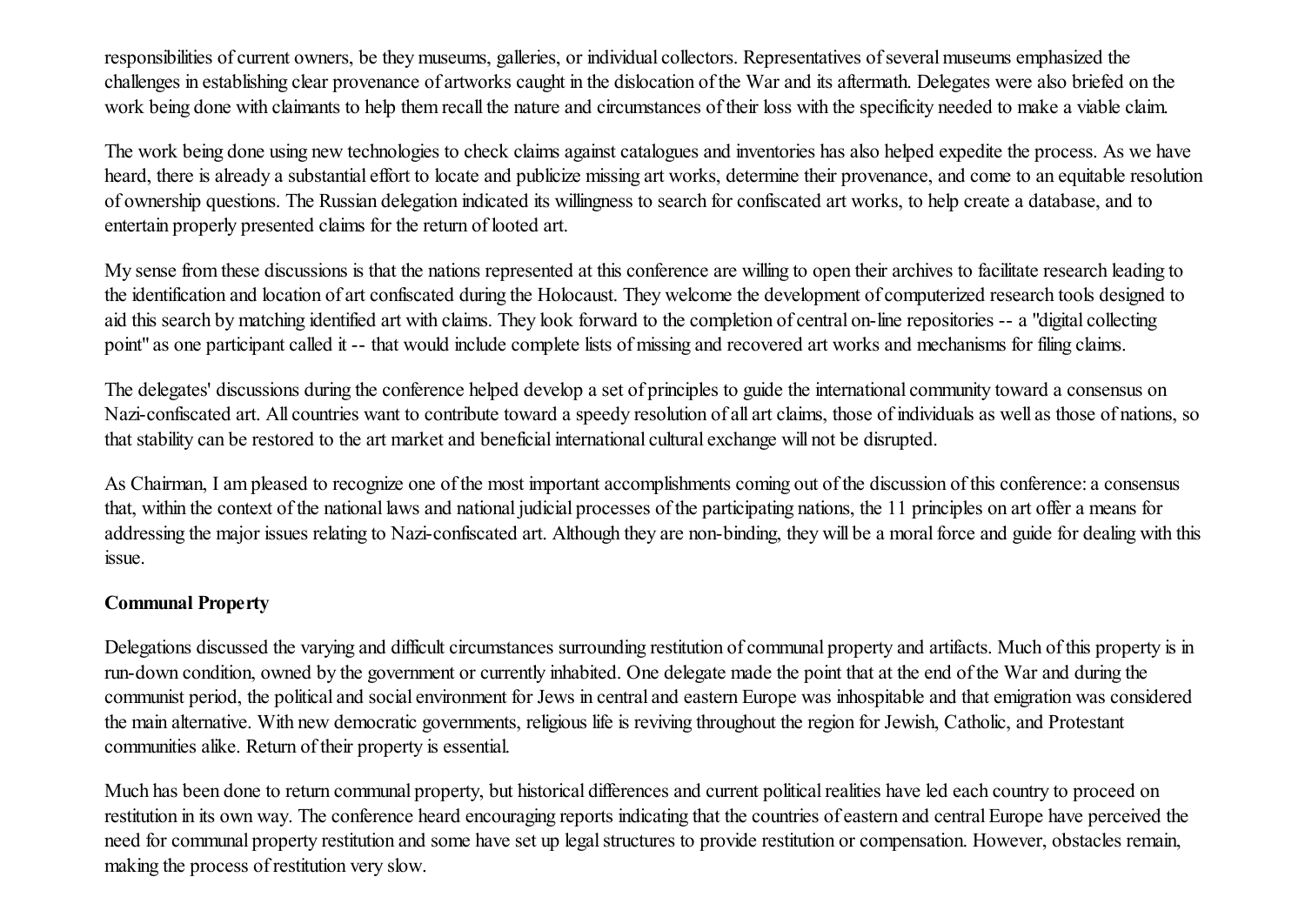The Polish, Romanian, and Hungarian delegations shared their national experiences in handling communal property restitution in their countries, including the laws passed and the status of implementation. Two speakers described the relative success of property restitution in eastern Germany and expressed the hope that it would also be successful elsewhere. Almost all affected countries have taken action to return property or compensate religious groups for their confiscated property. We also heard the perspectives of international organizations on the progress and stumbling blocks to restitution, including the significance of return and care for religious artifacts and cemeteries.

The United States described a set of principles to make the process of restitution just and effective. To implement these principles, "best practices" include: clear restitution policies implemented at the national, regional and local levels and not limited to religious communal property; transparent and simple procedures for legal claims; and, where needed, establishment of foundations jointly managed by local communities and international groups to assist with claims and administration of restituted property. Lastly, governments should take into account legitimate needs of current occupants of restituted property. The Chair encourages governments to implement these principles.

### Archives and Historical Commissions

One of the central achievements of the London Conference was to highlight the importance and urgency of greater openness and accessibility of archives and records bearing on Holocaust-era assets. Since London, we have had the occasion to applaud the immense progress achieved on all Holocaust-era assets issues and to recognize that it has only been possible as a result of the opening in so many countries of the relevant historical archives. We have heard during this conference of the great outpouring of important Holocaust research undertaken in the last several years by 17 national historical commissions that have been established to compile an accurate and final historical accounting of Holocaust assets issues. These national commissions, with varying mandates but with a common goal of examining wartime experiences have done vital and courageous work examining the formerly hidden aspects of a terrible period of history.

We heard yesterday from a broad range of commissions and experts who described the current status of their individual projects and the progress they have made and the problems they have encountered in identifying and preserving records and making sense of them. The U.K. delegation described to us the research at the Foreign and Commonwealth Office on postwar British policies on reparations and restitution. The U.S. delegation reviewed the great success of the National Archives in Washington in quickly assembling more than 15 million pages of Holocaust-era records, devising a finding aid to those records that now approaches 1000 pages in length, and making the National Archives research room the center of international study of these issues.

The German delegation reminded the conference of the destructive impact of the Nazi German regime, the war, and the dislocations of the postwar period on the critical historical records in Germany, and pointed to the vital importance of accurate document "provenance," in order to assure a properly preserved historical record for any society. Finally, Switzerland gave us a summary of the wide-ranging mandate of the Swiss Independent Commission of Experts which has already reported in great detail on wartime gold transactions and is close now to publishing a finalreport on the treatment of refugees in Switzerland before and during the war.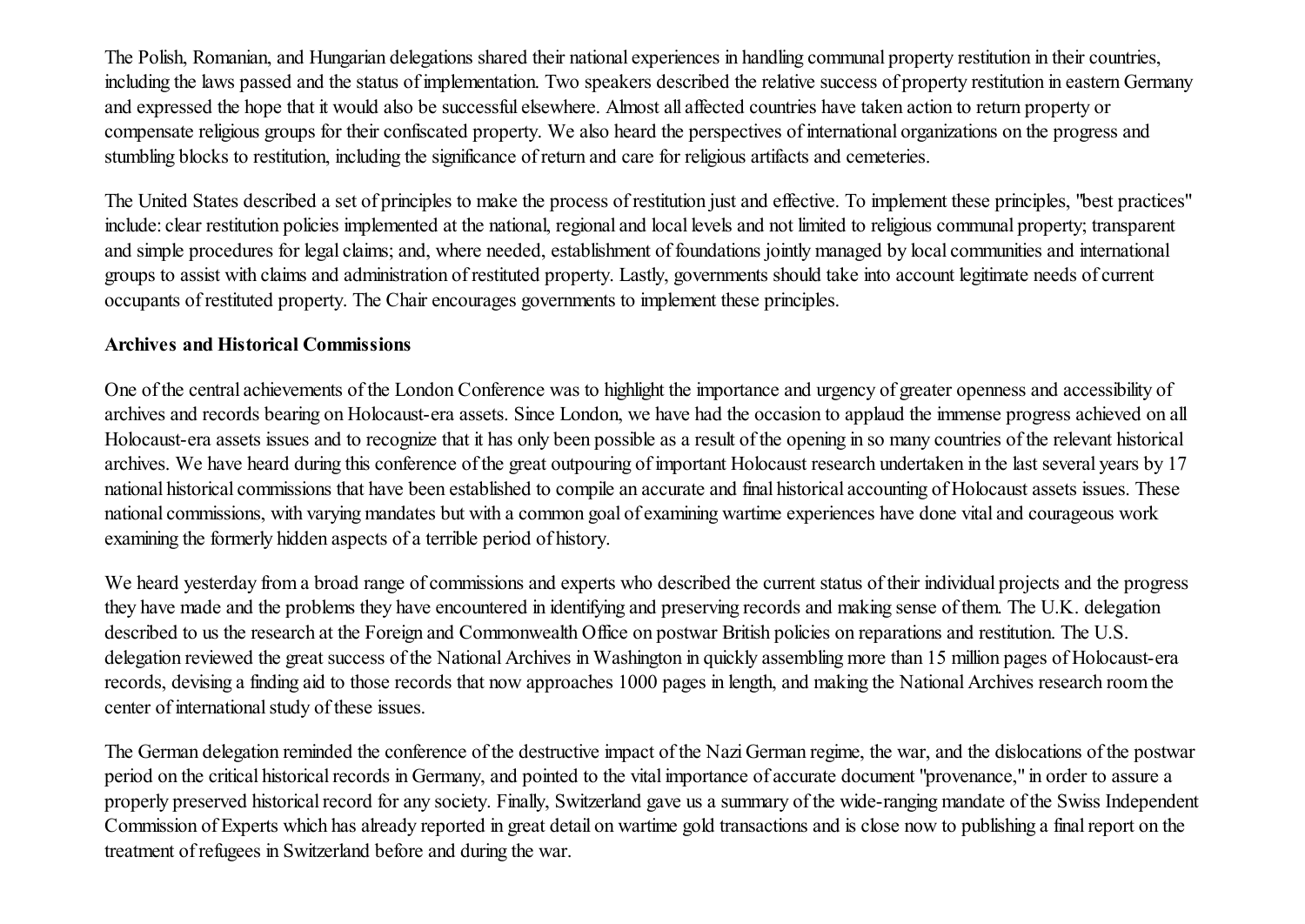Break-out sessions yesterday heard many reports on the problems and possibilities confronting archivists and commissions in many countries. I cannot summarize here all that was discussed, but it was important to hear of the issues facing the Netherlands as it established its Commission on Jewish assets and of the Holocaust-era archival projects undertaken by the Yad Vashem Institute, particularly the list of lists with its 18 million entries thus far. I believe we all took encouragement from the reports we heard about the diverse but critical research underway or recently completed by the historical commissions in Spain, Sweden, Turkey, and Argentina.

While we congratulate those countries that have worked to identify and make available archives and other sources of information on this period, many conference participants emphasized the importance of full archival openness. The Task Force on InternationalCooperation on Holocaust Education, Remembrance and Research presented a declaration encouraging all archives, both public and private, be made more widely accessible and that all documentation bearing on the Holocaust be available to researchers by a target date of December 31, 1999.

### Books

The conference was reminded of an issue thus far not fully grasped in our consideration of Holocaust-era assets. We heard reports from U.S. experts that will help define and deal with the despoliation of libraries and private collections of books in occupied Europe and the vital urgency of setting the book issue to rights. The delegate from the U.S. Justice Department detailed how the American occupation authorities in Germany rescued 3 million books looted from Jewish individuals and communities and was able to return 2.5 million of these books to their countries of origin or rightful owners by 1948. The remainder of the books were distributed to appropriate recipients by Jewish groups. Another delegate warned that a shortage of resources threatened preservation activities and access to many invaluable books and papers from the Holocaust era.

## Education

A striking aspect of this conference, from the solemn ceremony and eloquent speeches made on Monday evening at the Holocaust Museum, to the statements we heard earlier in our closing plenary session this morning, is the emphasis placed so forcefully by so many on the importance of Holocaust education and remembrance. Speaker after speaker from country after country told us of their appreciation of the importance of teaching future generations about the unique tragedy and the lessons it can offer as this century comes to a close.

A remarkably rich series of break-out panels held yesterday at the Holocaust Museum featured leading Holocaust educators from both sides of the Atlantic, including both distinguished scholars and leaders of non-governmental organizations. A number of materials on Holocaust curricula and remembrance activities being undertaken by these organizations and others, as well as by governments, were on display and available for delegates.

The break-out sessions at the Museum and more briefly our plenary session earlier today highlighted the Task Force for InternationalCooperation on Holocaust Education, Remembrance, and Research. Initiated by Sweden, currently chaired by the United States, and also composed of the United Kingdom, Israel and Germany, the Task Force presented a report describing its specific efforts underway to promote international cooperation in these important areas. The Task Force report includes a declaration committing the Task Force countries and calling on others to